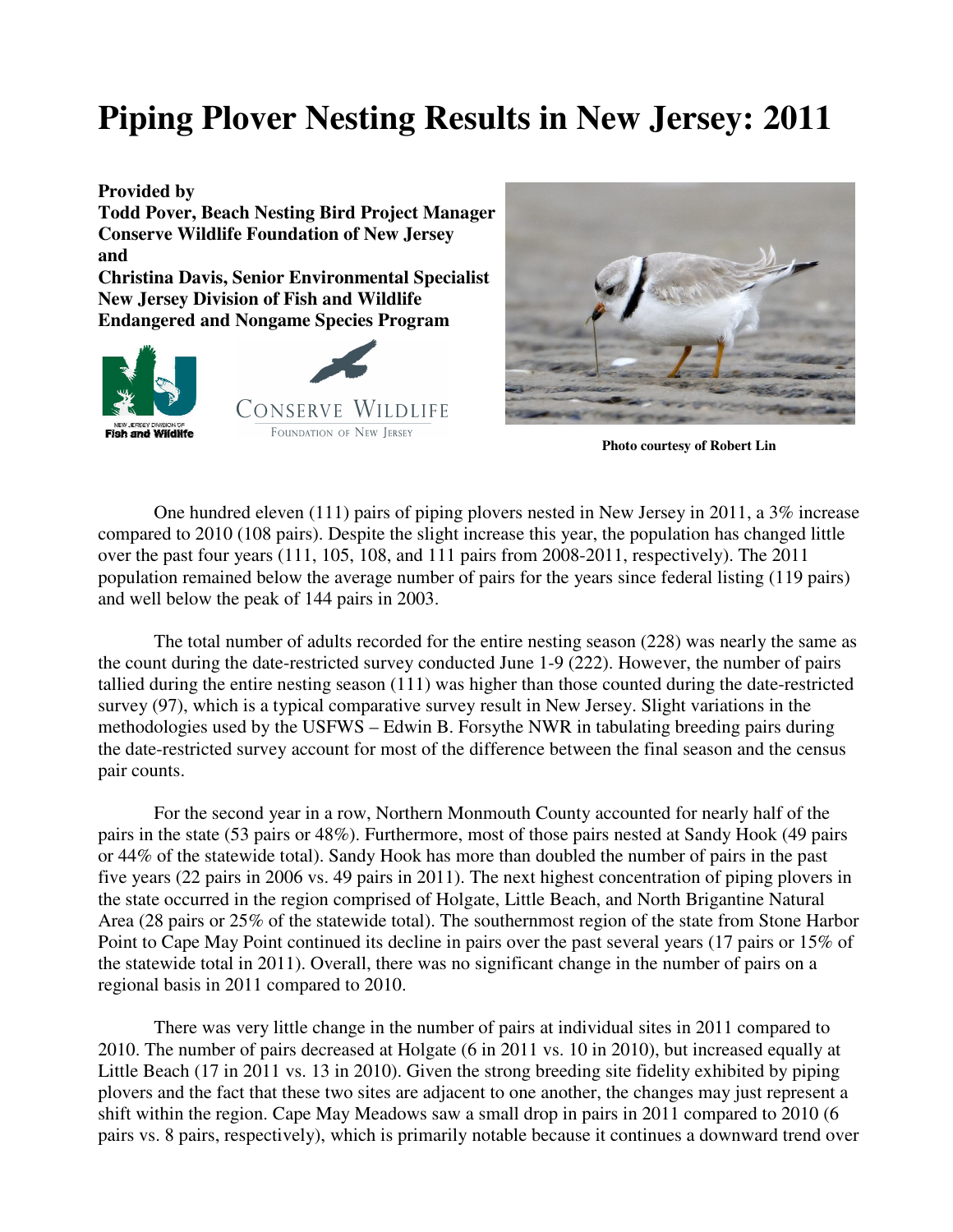the past two years after a steady increase in pairs starting in 2002 that peaked at 11 pairs in 2008 and 2009. The previous rise in pairs was primarily attributed to a habitat restoration project at the site that specifically focused on benefiting piping plovers; however, predation of nests and chicks by crows, which has resulted in notably lower productivity at the site in recent years may be a factor leading to the current decrease of pairs.

 Pairs nested at 24 sites, up slightly from 2010 (22 sites), but still below the peak count of 30 sites recorded in both 2004 and 2005. NJDFW monitored 12 of the active nesting sites (50% of the sites statewide), accounting for 35 nesting pairs (32% of the nesting pairs statewide). NJDFW typically monitors about half of the state's active sites (i.e. sites where nests are located), however, the percentage of active pairs monitored by NJDFW in 2011 remained at one of the lowest levels since federal listing. This downward shift in the percentage of statewide pairs monitored by NJDFW is the result of habitat conditions no longer being suitable at some of the sites monitored by NJDFW, as well as the sharp jump in pairs at Sandy Hook (which is monitored by the National Park Service). NJDFW also regularly monitored 9 other potential breeding sites – some breeding behavior was observed at most (7) of those sites, although no nests were located.

 Statewide pair-nest success (the percentage of pairs that successfully hatch at least one nest) was down in 2011 compared to 2010 (77% vs. 84%, respectively), but still well above the average for the period since federal listing (66%). Looking at just NJDFW-monitored sites, pair-nest success was down strongly in 2011 compared to 2010 (63% vs. 79% respectively), but about average for the period since federal listing (67%), and 2010 was an especially strong year for hatch success.

The statewide fledgling rate, which incorporates data collected by all the state cooperators was 1.18 fledges per pair, down from 2010 (1.39 fledges/pair), but it should be noted that 2010 was the highest rate ever recorded on a statewide basis. Although the 2011 statewide productivity rate was below both the 1.50 fledges/pair recovery goal and the 1.24 fledges/pair range wide threshold for population maintenance established in the USFWS Recovery Plan for the Atlantic Coast population of piping plovers (USFWS, 1996), it was still above average for New Jersey for the period since federal listing (1.01 fledges/pair). Productivity at NJDFW-monitored sites (0.77 fledges/pair for 35 pairs) was well below the 2011 statewide average, as well as below the rate for NJDFW-monitored sites in 2010 (0.94 fledges/pair).

 Productivity varied considerably by individual site and region. The Northern Monmouth County region fledged 1.47 chicks per pair (53 pairs), just below the USFWS recovery goal (1.50 fledges/pair). A disproportionate number of the statewide total of fledges was produced in Northern Monmouth County (78 out of 131 or 60%). As has been the case the past several years, high productivity in that region, especially Sandy Hook (1.51 fledges/pair for 49 pairs), drove productivity for the entire state. The region comprised of Holgate, Little Beach, and North Brigantine Natural Area recorded productivity of 1.07 fledges per pair (28 pairs), with Holgate being particularly notable (2.50 fledges/pair for 6 pairs). The southern region of the state (Stone Harbor Point to Cape May Point) recorded just 0.53 fledges/pair (17 pairs), largely the result of poor reproductive success at Stone Harbor Point. After a relatively productive year in 2010 (1.44 fledges/pair for 9 pairs), Stone Harbor Point reverted to its more typical low productivity in 2011 (0.40 fledges/pair for 10 pairs).

Factors that impacted piping plover productivity varied by site. Flooding was the leading known cause of nest failure statewide, accounting for just under half (44%) of the nests lost (N=54). Nearly a third (32%) of the failed nests were due to abandonment. Depredation of nests accounted for one in five (20%) of the nests lost, with those losses being primarily from mammalian predators (64%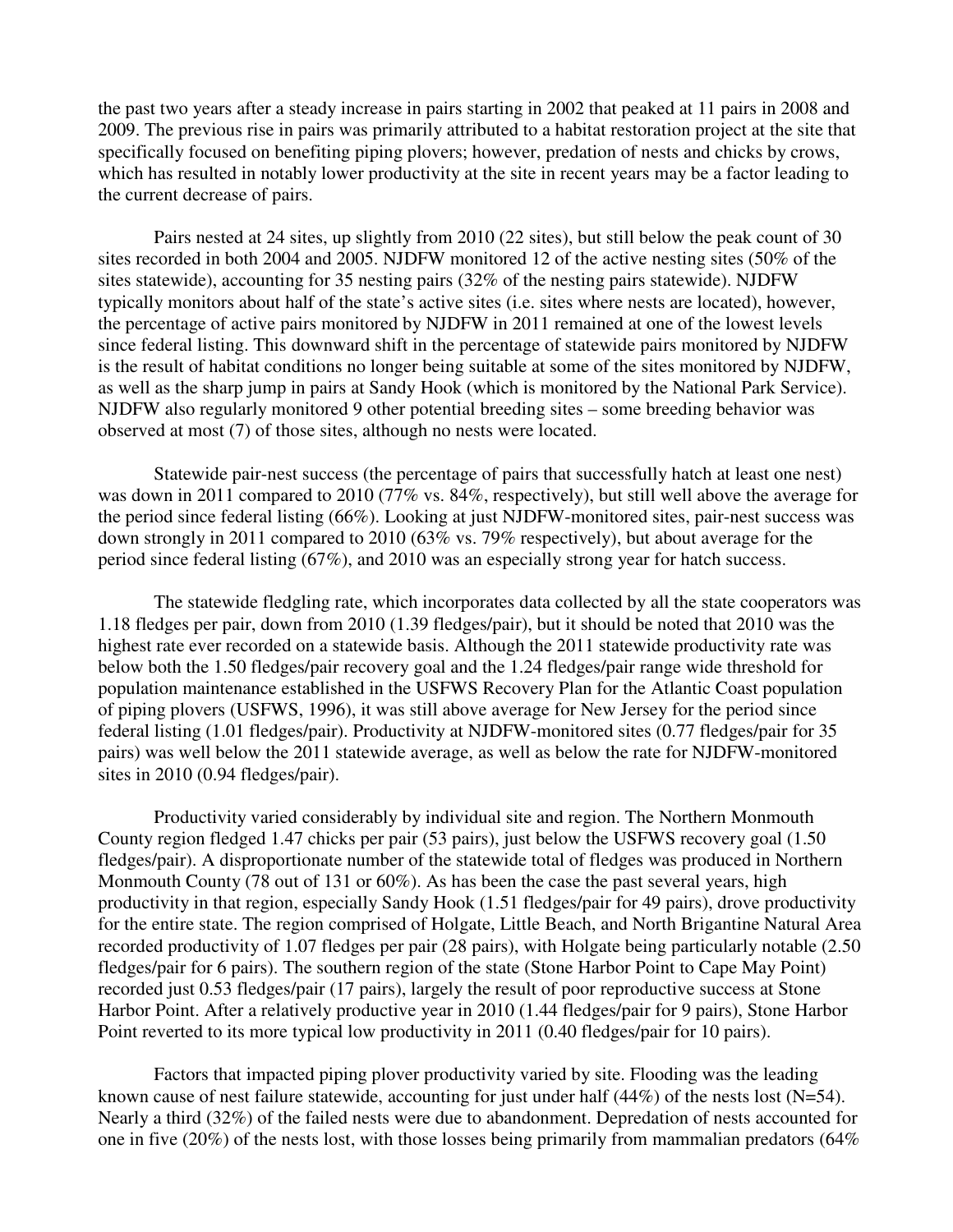of the predated nests), followed by avian predators (9%), and the balance being unknown predators (27%). The overall cause of nest failure could not be determined for 4% of the failed nests. Causes of brood loss remain very difficult to detect; therefore, no statewide trend could be determined.

New Jersey's piping plover population trend, which has been flat over the past four years, was particularly discouraging in 2011 because in 2010 we recorded the highest productivity for the state since coordinated monitoring began. Population changes in New Jersey tend to be closely correlated to productivity in the prior year (or two), so we expected to see a sharper population increase in 2011. One factor which may explain why a significant population increase was not seen statewide in 2011 is that the strongest productivity in 2010 (and in recent years) was recorded at Sandy Hook, so population growth was regionally limited. In fact, Sandy Hook has seen a steady population increase since 2006, accelerated the past three years by especially high fledgling rates (i.e. above the USFWS recovery goal of 1.50 chicks/pair in each of the past three years). A historic high of 49 pairs nested at Sandy Hook in 2011, compared to just 22 pairs in 2006, illustrating how population can dramatically increase over a short period of time when robust productivity occurs. Sustaining high productivity across the state (not just at Sandy Hook) and more consistently from year to year remains the biggest challenge in trying to recover the piping plover population statewide in New Jersey.

## **Literature Cited**

U.S. Fish & Wildlife Service. 1996. Piping Plover *(Charadrius melodus)*, Atlantic Coast Population, Revised Recovery Plan. Hadley, MA. 258 pp.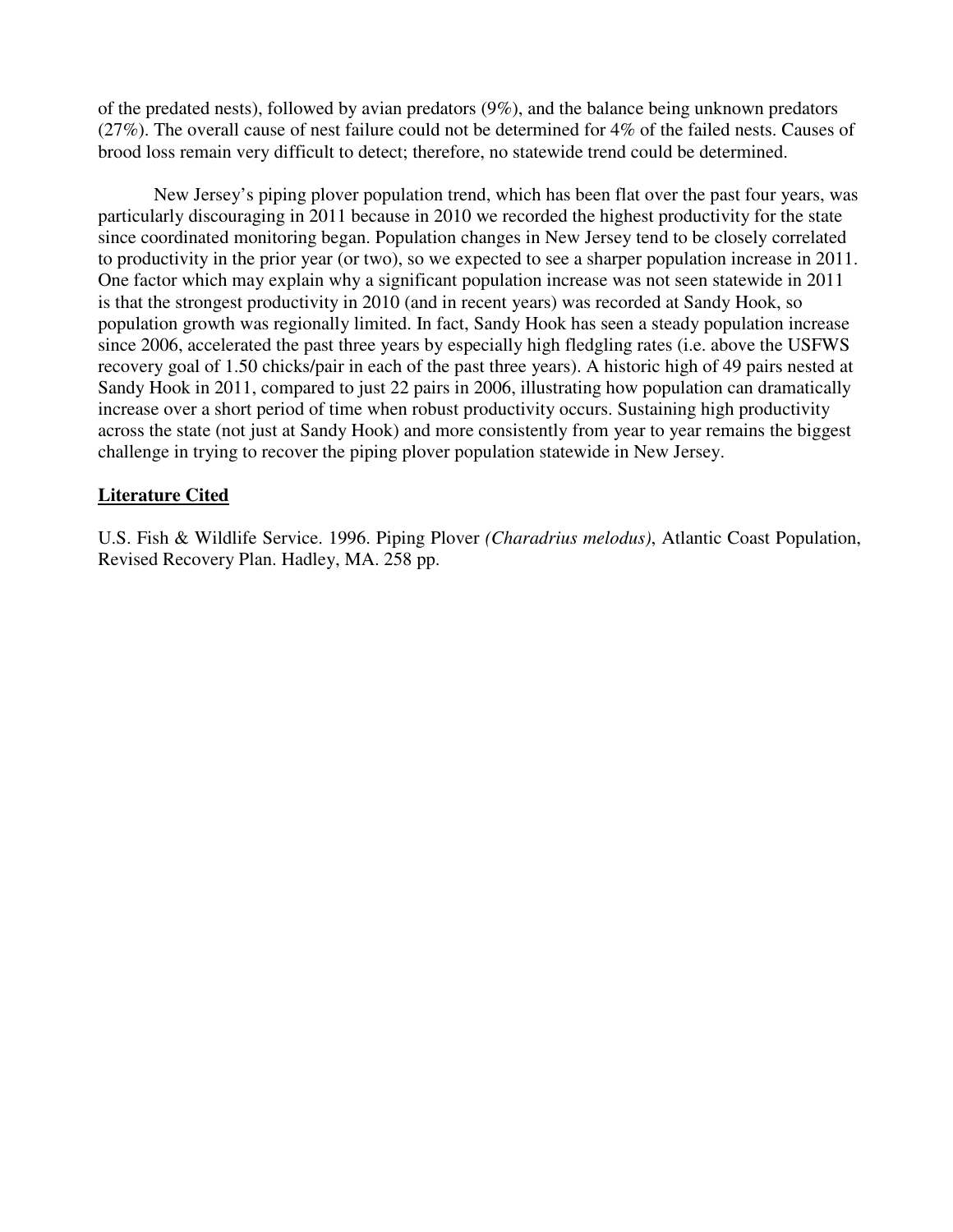**Table 1. Number of pairs of piping plovers at New Jersey nesting sites: 2002-2011.**

|                                | 2002             | 2003             | 2004             | 2005             | 2006             | 2007             | 2008                  | 2009             | 2010             | 2011             |
|--------------------------------|------------------|------------------|------------------|------------------|------------------|------------------|-----------------------|------------------|------------------|------------------|
| Sandy Hook NRA                 | 35               | 38               | 32               | 22               | 22               | 30               | 32 <sup>1</sup>       | 35               | 45               | 49               |
| Coast Guard                    | 7                | $\boldsymbol{8}$ | 7                | $\mathfrak{Z}$   | $\overline{4}$   | $\overline{4}$   | $\overline{A}$        | $\overline{4}$   | 5                | $\overline{4}$   |
| North Beach                    | 9                | 9                | 10               | 6                | $\overline{4}$   | 8                | 8                     | 9                | 13               | 14               |
| North Gunnison                 | $\overline{4}$   | 5                | $\mathfrak{Z}$   | $\overline{c}$   | $\mathfrak{Z}$   | $\overline{4}$   | 7                     | 9                | 9                | 9                |
| <b>South Gunnsion</b>          | 1                | 1                | $\mathcal{I}$    | 0                | 0                | 1                | 2                     | 5                | 5                | $\overline{4}$   |
| $D$ -Lot                       | $\theta$         | $\theta$         | $\theta$         | 0                | 0                | $\theta$         | $\theta$              | $\theta$         | $\theta$         | 1                |
| Skeleton Hill Island           | $\theta$         | 0                | 0                | $\theta$         | $\theta$         | $\theta$         | $\theta$              | $\theta$         | $\theta$         | 1                |
| Critical Zone                  | $\overline{c}$   | 4                | $\mathfrak{Z}$   | 3                | 3                | $\overline{4}$   | $\overline{4}$        | 2                | 6                | 5                |
| Hidden Beach                   | 5                | $\overline{4}$   | $\mathfrak{Z}$   | $\mathfrak{Z}$   | $\mathfrak{Z}$   | $\overline{4}$   | 2                     | $\mathfrak{Z}$   | $\mathfrak{Z}$   | 5                |
| Fee Beach                      | $\overline{7}$   | 6                | 4                | $\overline{4}$   | $\overline{4}$   | $\overline{4}$   | $5^{\prime}$          | $\mathfrak{Z}$   | $\mathfrak{Z}$   | 5                |
| South Fee Beach                | $\theta$         | 1                | 1                | $\mathcal{I}$    | 1                | 1                | $2^{l}$               | $\theta$         | 1                | 1                |
| Sea Bright North               | 5                | 7                | 5                | 7                | 7                | $\,$ 8 $\,$      | 8                     | 6                | 3                | $\overline{c}$   |
| Monmouth Beach North           | 3                | $\overline{2}$   | $\overline{4}$   | 3                | 3                | 1                | 1                     | 1                | $\overline{2}$   | $\boldsymbol{0}$ |
| Monmouth Beach South           | 1                | $\boldsymbol{0}$ | $\overline{0}$   | $\theta$         | $\boldsymbol{0}$ | $\boldsymbol{0}$ | $\boldsymbol{0}$      | $\boldsymbol{0}$ | $\boldsymbol{0}$ | $\boldsymbol{0}$ |
| <b>Seven Presidents Park</b>   | $\boldsymbol{0}$ | 1                | $\mathbf{1}$     | 1                | $\overline{2}$   | 3                | 3                     | 2                | $\overline{2}$   | $\overline{c}$   |
| Long Branch                    | $\theta$         | 1                | $\theta$         | $\theta$         | $\theta$         | $\Omega$         | $\theta$              | $\theta$         | $\mathbf{0}$     | $\theta$         |
| <b>Region 2 subtotal</b>       | 44               | 49               | 42               | 33               | 34               | 42               | 44                    | 44               | 52               | 53               |
| Sea Girt - Wreck Pond          | $\theta$         | 1                | 1                | 1                | $\theta$         | 1                | $\mathbf{0}$          | 1                | $\theta$         | $\theta$         |
| Sea Girt - NGTC                | 1                | $\boldsymbol{0}$ | $\boldsymbol{0}$ | $\theta$         | $\boldsymbol{0}$ | 1                | $\boldsymbol{0}$      | $\Omega$         | $\mathbf{0}$     | $\boldsymbol{0}$ |
| Island Beach SP - Dike         | $\boldsymbol{0}$ | 2                | 3                | 2                | $\boldsymbol{0}$ | $\theta$         | $\boldsymbol{0}$      | $\Omega$         | $\overline{0}$   | $\overline{0}$   |
| <b>Barnegat Light</b>          | 3                | 3                | 3                | $\overline{4}$   | 3                | 4                | 3                     | 1                | 3                | 3                |
| <b>Region 3 subtotal</b>       | 4                | 6                | 7                | 7                | 3                | 6                | 3                     | $\overline{2}$   | 3                | 3                |
| Holgate                        | 14               | 13               | 16               | 13               | 16               | 14               | 11                    | 7                | 10               | 6                |
| Little Beach                   | 17               | 19               | 19               | 11               | 12               | 17               | 12                    | 10               | 13               | 17               |
| North Brigantine NA            | 15               | 17               | 8                | 8                | 8                | 8                | 8                     | 6                | 3                | 5                |
| <b>Region 4 subtotal</b>       | 46               | 49               | 43               | 32               | 36               | 39               | 31                    | 23               | 26               | 28               |
| Brigantine - Inlet (Cove)      | 1                | $\mathbf{0}$     | $\overline{0}$   | $\boldsymbol{0}$ | $\theta$         | $\theta$         | $\mathbf{0}$          | $\Omega$         | $\theta$         | $\theta$         |
| Seaview Harbor Marina          | $\boldsymbol{0}$ | $\mathbf{0}$     | $\theta$         | $1^{\prime}$     | $\boldsymbol{0}$ | $\overline{0}$   | $\boldsymbol{0}$      | $\Omega$         | $\theta$         | 1                |
| Ocean City - North             | 8                | $\overline{2}$   | 1                | 1 <sup>1</sup>   | $\boldsymbol{0}$ | $\boldsymbol{0}$ | $\boldsymbol{0}$      | $\boldsymbol{0}$ | $\boldsymbol{0}$ | $\boldsymbol{0}$ |
| Ocean City - Center            | 8                | 8                | 8                | 5                | 7                | 4                | 3                     | 1                | $\mathbf{0}$     | 1                |
| <b>Region 5 subtotal</b>       | 17               | 10               | 9                | 6                | 7                | 4                | 3                     | $\mathbf{1}$     | $\bf{0}$         | $\overline{2}$   |
| Corson's Inlet SP              | 1                | $\overline{c}$   | 3                | $\overline{2}$   | $\overline{2}$   | $\overline{2}$   | 1                     | $\overline{2}$   | $\mathbf{0}$     | $\overline{0}$   |
| Strathmere NA                  | $\mathbf{0}$     | $\Omega$         | $\overline{0}$   | 1                | $\mathbf{1}$     | $\boldsymbol{0}$ | $\boldsymbol{0}$      | $\theta$         | $\mathbf{1}$     | $\mathbf{1}$     |
| Strathmere (Upper Twp.)        | $\mathbf{0}$     | 1                | 1                | $\mathbf{1}$     | $\theta$         | $\theta$         | $\boldsymbol{0}$      | $\Omega$         | 1                | $\overline{c}$   |
| Whale Beach                    | 1                | $\mathbf{0}$     | $\overline{0}$   | $\theta$         | $\boldsymbol{0}$ | $\theta$         | $\boldsymbol{0}$      | $\overline{0}$   | $\mathbf{0}$     | $\boldsymbol{0}$ |
| Townsend's Inlet               | 1                | 1                | $\mathbf{1}$     | 1                | $\boldsymbol{0}$ | $\boldsymbol{0}$ | $\boldsymbol{0}$      | $\theta$         | $\boldsymbol{0}$ | $\boldsymbol{0}$ |
| <b>Avalon - Dunes</b>          | 7                | 8                | 8                | 5                | 4                | 5                | 4                     | $\overline{4}$   | 5                | 5                |
| <b>Region 6 subtotal</b>       | 10               | 12               | 13               | 10               | 7                | 7                | 5                     | 6                | 7                | 8                |
| <b>Stone Harbor Point</b>      | 6                | 6                | 9                | 10               | 17               | 17               | 11                    | 15               | 9                | 10               |
| Champagne Island               | $\boldsymbol{0}$ | $\boldsymbol{0}$ | 1                | 1                | 2                | 1                | $\boldsymbol{0}$      | $\boldsymbol{0}$ | $\boldsymbol{0}$ | $\boldsymbol{0}$ |
| N. Wildwood - Hereford         | 3                | 3                | $\overline{4}$   | 3                | 3                | $\overline{c}$   | 1                     | 2                | $\overline{2}$   | 1                |
| Two-Mile Beach                 | $\overline{c}$   | $\overline{c}$   | 1                | 1                | 1                | $\overline{c}$   | $\boldsymbol{\theta}$ | $\theta$         | 1                | 0                |
| Cape May NWR                   | $\theta$         | $\mathcal O$     | $\mathcal O$     | $\theta$         | 0                | 1                | 0                     | 0                | 0                | 0                |
| Coast Guard - LSU              | 2                | 2                | 1                | 1                | 1                | 1                | $\theta$              | $\theta$         | 1                | 0                |
| <b>Coast Guard - TRACEN</b>    | 3                | 4                | 1                | 3                | $\boldsymbol{0}$ | $\overline{c}$   | 1                     | $\overline{0}$   | $\boldsymbol{0}$ | $\boldsymbol{0}$ |
| Cape May City                  | 1                | $\boldsymbol{0}$ | 1                | $\boldsymbol{0}$ | 0                | $\boldsymbol{0}$ | 1                     | 1                | 0                | 0                |
| Cape May Meadows               | $\overline{c}$   | 3                | $\overline{4}$   | 5                | 6                | 7                | 11                    | 11               | 8                | 6                |
| The Nature Conservancy         | $\overline{c}$   | $\overline{c}$   | 1                | 4 <sup>1</sup>   | $\mathfrak{Z}$   | $\overline{4}$   | $\boldsymbol{7}$      | $\overline{7}$   | 5                | 4                |
| Cape May Point SP <sup>1</sup> | $\theta$         | 1                | 3                | 2 <sup>1</sup>   | 3                | 3                | $\overline{4}$        | $\overline{4}$   | 3                | $\overline{2}$   |
| <b>Region 7 subtotal</b>       | 17               | 18               | 21               | 23               | 29               | 31               | 25                    | 29               | 20               | 17               |
| <b>Total Pairs</b>             | 138              | 144              | 135              | 111              | 116              | 129              | 111                   | 105              | 108              | 111              |
| <b>Pairs at NJDFW sites</b>    | 68               | 70               | 66               | 61               | 62               | 62               | 49                    | 46               | 34               | 35               |

<sup>1</sup> The same pair nested at two nearby sites. Therefore "subtotals" and "totals" will be less than the sum of individual sites.

Note: Sites in italics were monitored by agencies other than NJDFW: Sandy Hook NRA by the National Park Service, Holgate and Little Beach by USFWS - Edwin B. Forsythe NWR, Two-Mile Beach by USFWS - Cape May NWR, and Cape May Meadows - TNC by The Nature Conservancy - Delaware Bayshores Office.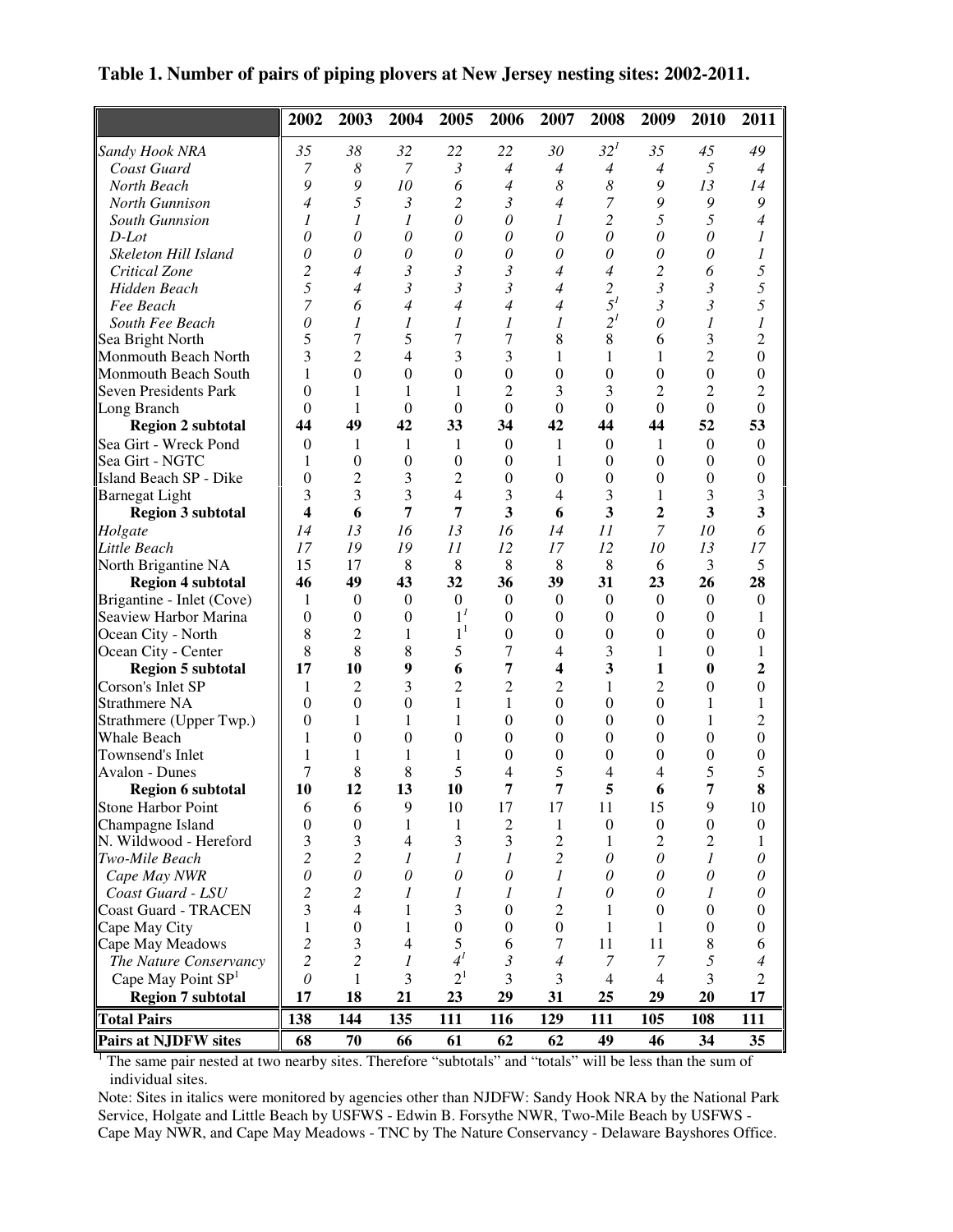|                                 |                  | <b>State</b>                |                        | Final                    |                             |                  |  |
|---------------------------------|------------------|-----------------------------|------------------------|--------------------------|-----------------------------|------------------|--|
|                                 |                  | <b>Census Count</b>         |                        | <b>Season Count</b>      |                             |                  |  |
|                                 | # Pairs          | # Unpaired<br><b>Adults</b> | # Total Adults         | # Pairs                  | # Unpaired<br><b>Adults</b> | # Total Adults   |  |
| Sandy Hook Coast Guard          | 5                | 0                           | 10                     | $\overline{\mathcal{A}}$ | 0                           | 8                |  |
| Sandy Hook North Beach          | 12               | 1                           | 25                     | 14                       | 0                           | 28               |  |
| Sandy Hook North Gunnison       | 8                | 0                           | 16                     | 9                        | 0                           | 18               |  |
| Sandy Hook South Gunnison       | $\overline{4}$   | 1                           | 9                      | $\overline{4}$           | 0                           | 8                |  |
| Sandy Hook D-Lot                | 1                | 0                           | 2                      | 1                        | 0                           | 2                |  |
| Sandy Hook Skeleton Hill Island | 1                | 0                           | $\overline{c}$         | 1                        | 0                           | 2                |  |
| Sandy Hook Critical Zone        | 5                | 0                           | 10                     | 5                        | 0                           | 10               |  |
| Sandy Hook Hidden Beach         | 5                | 0                           | 10                     | 5                        | 0                           | 10               |  |
| Sandy Hook Fee Beach            | 5                | 0                           | 10                     | 5                        | 0                           | 10               |  |
| Sandy Hook South Fee Beach      | 1                | 0                           | 2                      | 1                        | 0                           | 2                |  |
| Sea Bright North                | 0                | 1                           | 1                      | 2                        | $\overline{0}$              | 4                |  |
| Monmouth Beach North            | 0                | $\overline{0}$              | $\overline{0}$         | $\boldsymbol{0}$         | $\overline{0}$              | 0                |  |
| Monmouth Beach South            | 0                | 0                           | $\overline{0}$         | $\boldsymbol{0}$         | $\overline{0}$              | 0                |  |
| Seven Presidents Park           | $\mathbf{1}$     | 1                           | 3                      | 2                        | 0                           | 4                |  |
| Long Branch                     | $\overline{0}$   | 0                           | $\Omega$               | $\mathbf{0}$             | 0                           | $\overline{0}$   |  |
| <b>Region 2 subtotal</b>        | 48               | 4                           | 100                    | 53                       | 0                           | 106              |  |
| Belmar - Shark River Inlet      | 0                | 0                           | 0                      | 0                        | $\overline{0}$              | 0                |  |
| Sea Girt - Wreck Pond           | 0                | 1                           | 1                      | 0                        | 0                           | 0                |  |
| Sea Girt - NGTC                 | 0                | $\Omega$                    | $\overline{0}$         | 0                        | 0                           | 0                |  |
| Island Beach SP - Dike          | $\overline{0}$   | $\theta$                    | $\overline{0}$         | $\boldsymbol{0}$         | 0                           | 0                |  |
| <b>Barnegat Light</b>           | 3                | 1                           | 7                      | 3                        | 0                           | 6                |  |
| <b>Region 3 subtotal</b>        | 3                | 2                           | 8                      | 3                        | 0                           | 6                |  |
| Holgate                         | 5                | 6                           | 16                     | 6                        | $\overline{4}$              | 18               |  |
| Little Beach                    | 12               | 10                          | 34                     | 17                       | 0                           | 34               |  |
| North Brigantine NA             | 5                | $\mathbf{0}$                | 10                     | 5                        | $\overline{0}$              | 10               |  |
| <b>Region 4 subtotal</b>        | 22               | 16                          | 60                     | 28                       | 4                           | 60               |  |
| <b>Brigantine Beach</b>         | 0                | $\mathbf{0}$                | $\boldsymbol{0}$       | 0                        | 0                           | 0                |  |
| Brigantine - Inlet (Cove)       | $\boldsymbol{0}$ | $\mathbf{0}$                | 0                      | 0                        | 0                           | 0                |  |
| Seaview Harbor Marina           | 1                | 0                           | 2                      | 1                        | 0                           | 2                |  |
| Ocean City - North              | 0                | 0                           | 0                      | 0                        | 0                           | 0                |  |
| Ocean City - Center             | 1                | $\theta$                    | $\overline{c}$         | 1                        | 0                           | $\overline{c}$   |  |
| <b>Region 5 subtotal</b>        | $\overline{2}$   | 0                           | 4                      | $\overline{2}$           | 0                           | 4                |  |
| Corson's Inlet SP               | 0                | $\theta$                    | $\theta$               | $\overline{0}$           | 0                           | 0                |  |
| Strathmere Natural Area         | 1                | 0                           | 2                      | 1                        | 0                           | 2                |  |
| Strathmere (Upper Twp.)         | $\overline{c}$   | 1                           | 5                      | 2                        | 1                           | 4                |  |
| Townsend's Inlet                | 0                |                             |                        | 0                        | 0                           | 0                |  |
| Avalon - North                  | 0                | $\boldsymbol{0}$            | $\boldsymbol{0}$       | 0                        | 0                           | 0                |  |
| Avalon - Dunes                  | 5                | $\mathbf{0}$                | 10                     | 5                        | $\boldsymbol{0}$            | 10               |  |
| Stone Harbor - Oceanfront       | 0                | $\mathbf{0}$                | $\mathbf{0}$           | $\boldsymbol{0}$         | 0                           | $\boldsymbol{0}$ |  |
| <b>Region 6 subtotal</b>        | 8                | 2                           | 18                     | 8                        | 1                           | 17               |  |
| Stone Harbor Point              | 9                | 1                           | 19                     | 10                       | $\boldsymbol{0}$            | 20               |  |
| N. Wildwood - Hereford Inlet    | $\boldsymbol{0}$ |                             |                        |                          |                             | 2                |  |
| 2-Mile Beach - USFWS            |                  | 1                           | 1                      | $\mathbf{1}$             | 0                           |                  |  |
| 2-Mile Beach - LSU              | 0                | $\mathcal{I}$               | 1                      | 0                        | 0                           | 0                |  |
| Coast Guard - TRACEN            | 0                | 0                           | 0                      | 0                        | 0                           | 0                |  |
| Cape May City                   | 0                | 0                           | 0                      | 0                        | 0                           | 0                |  |
| Cape May Meadows - TNC          | 0                | $\mathbf{0}$                | $\overline{0}$         | 0                        | 0                           | 0                |  |
| Cape May Meadows - CMPSP        | 3                |                             | 7                      | 4                        | 0                           | 8                |  |
| Cape May Point Borough          | $\overline{c}$   | $\boldsymbol{0}$            | $\overline{4}$         | 2                        | 1                           | 5                |  |
| <b>Region 7 subtotal</b>        | $\boldsymbol{0}$ | $\boldsymbol{0}$<br>4       | $\boldsymbol{0}$<br>32 | 0                        | $\boldsymbol{0}$<br>1       | 0                |  |
| Total                           | 14<br>97         | 28                          | 222                    | 17<br>111                | 6                           | 35<br>228        |  |

## **Table 2. New Jersey piping plover window census results: June 1-9 2011.**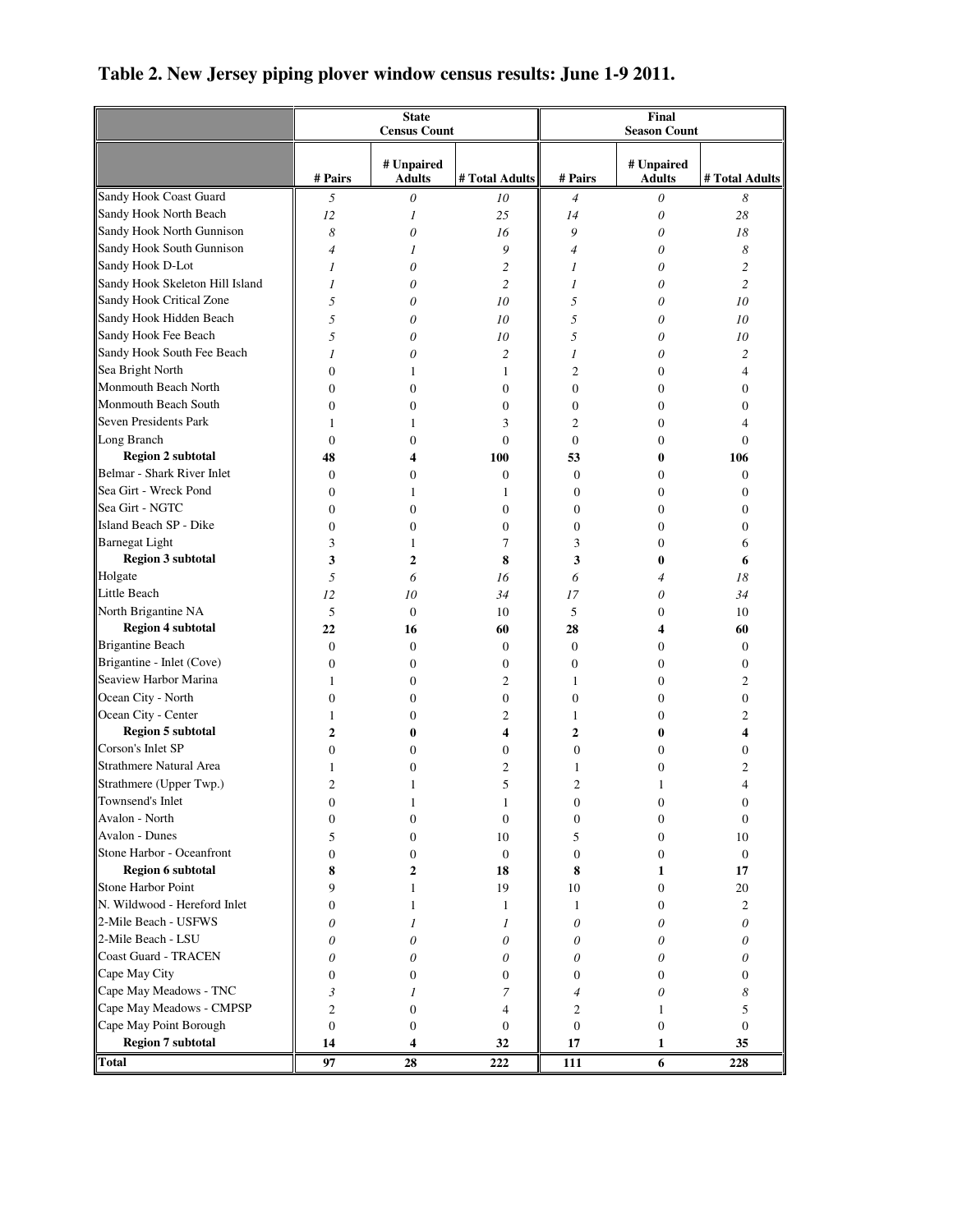|  | Table 3. New Jersey piping plover nesting summary by sites: 2011. |  |
|--|-------------------------------------------------------------------|--|
|  |                                                                   |  |

|                              | 2011                     |                  |                         |                |        |                  |
|------------------------------|--------------------------|------------------|-------------------------|----------------|--------|------------------|
|                              |                          | <b>Pairs</b>     | <b>Chicks</b>           | Pair           | Fledge | <b>SP Fledge</b> |
| <b>SITE</b>                  | <b>Pairs</b>             | <b>Hatched</b>   | Fledged                 | <b>Success</b> | Rate   | Rate             |
| Sandy Hook NRA               | 49                       | 42               | 74                      | 0.86           | 1.51   | 1.76             |
| Coast Guard                  | $\overline{4}$           | $\overline{4}$   | 7                       | 1.00           | 1.75   | 1.75             |
| North Beach                  | 14                       | 13               | 28                      | 0.93           | 2.00   | 2.15             |
| North Gunnison               | 9                        | 9                | 9                       | 1.00           | 1.00   | 1.00             |
| South Gunnison               | $\overline{4}$           | $\overline{4}$   | 7                       | 1.00           | 1.75   | 1.75             |
| D-Lot                        | 1                        | 1                | $\overline{2}$          | 1.00           | 2.00   | 2.00             |
| Skeleton Hill Island         | $\boldsymbol{l}$         | $\theta$         | $\theta$                | 0.00           | 0.00   | 0.00             |
| Critical Zone                | 5                        | $\overline{4}$   | 5                       | 0.80           | 1.00   | 1.25             |
| Hidden Beach                 | 5                        | $\overline{4}$   | 11                      | 0.80           | 2.20   | 2.75             |
| Fee Beach                    | 5                        | $\mathfrak{2}$   | $\mathfrak{Z}$          | 0.40           | 0.60   | 1.50             |
| South Fee Beach              | 1                        | $\boldsymbol{l}$ | $\overline{2}$          | 1.00           | 2.00   | 2.00             |
| Sea Bright North             | $\overline{2}$           | $\boldsymbol{0}$ | $\boldsymbol{0}$        | 0.00           | 0.00   | 0.00             |
| <b>Seven Presidents Park</b> | $\overline{2}$           | $\mathbf{1}$     | $\overline{4}$          | 0.50           | 2.00   | 4.00             |
| <b>Region 2 Subtotal</b>     | 53                       | 43               | 78                      | 0.81           | 1.47   | 1.81             |
| <b>Barnegat Light</b>        | 3                        | 3                | $\overline{4}$          | 1.00           | 1.33   | 1.33             |
| <b>Region 3 Subtotal</b>     | $\overline{\mathbf{3}}$  | 3                | $\overline{\mathbf{4}}$ | 1.00           | 1.33   | 1.33             |
| Holgate                      | 6                        | 6                | 15                      | 1.00           | 2.50   | 2.50             |
| Little Beach                 | 17                       | 12               | 12                      | 0.71           | 0.71   | 1.00             |
| North Brigantine NA          | 5                        | $\overline{4}$   | 3                       | 0.80           | 0.60   | 0.75             |
| <b>Region 4 Subtotal</b>     | 28                       | 22               | 30                      | 0.79           | 1.07   | 1.36             |
| Seaview Harbor Marina        | 1                        | 1                | $\boldsymbol{0}$        | 1.00           | 0.00   | 0.00             |
| Ocean City Center            | 1                        | 1                | $\boldsymbol{0}$        | 1.00           | 0.00   | 0.00             |
| <b>Region 5 Subtotal</b>     | $\overline{2}$           | $\boldsymbol{2}$ | $\boldsymbol{0}$        | 1.00           | 0.00   | 0.00             |
| <b>Strathmere NA</b>         | $\mathbf{1}$             | $\mathbf{1}$     | 3                       | 1.00           | 3.00   | 3.00             |
| Strathmere (Upper Twp)       | $\overline{2}$           | $\overline{2}$   | 3                       | 1.00           | 1.50   | 1.50             |
| <b>Avalon Dunes</b>          | 5                        | $\overline{4}$   | $\overline{4}$          | 0.80           | 0.80   | 1.00             |
| <b>Region 6 Subtotal</b>     | 8                        | 7                | 10                      | 0.88           | 1.25   | 1.43             |
| <b>Stone Harbor Point</b>    | 10                       | 3                | $\overline{4}$          | 0.30           | 0.40   | 1.33             |
| N. Wildwood - Hereford       | 1                        | $\overline{0}$   | $\overline{0}$          | 0.00           | 0.00   | 0.00             |
| Cape May Meadows             | 6                        | 5                | 5                       | 0.83           | 0.83   | 1.00             |
| The Nature Conservancy       | $\overline{\mathcal{A}}$ | $\mathfrak{Z}$   | $\mathfrak{Z}$          | 0.75           | 0.75   | 1.00             |
| Cape May Point SP            | $\overline{2}$           | $\overline{2}$   | $\overline{2}$          | 1.00           | 1.00   | 1.00             |
| <b>Region 7 Subtotal</b>     | 17                       | 8                | 9                       | 0.47           | 0.53   | 1.13             |
| All NJ sites TOTAL           | 111                      | 85               | 131                     | 0.77           | 1.18   | 1.54             |
| <b>NJDFW sites TOTAL</b>     | 35                       | 22               | 27                      | 0.63           | 0.77   | 1.23             |
| # Active Sites               | 24                       |                  |                         |                |        |                  |

Data for Sandy Hook NRA provided by the National Park Service.

Date for Holgate and Little Beach provided by U.S. Fish and Wildlife Service - Edwin B. Forsythe NWR. Data for Cape May Meadows - TNC provided by The Nature Conservancy - Delaware Bayshores Office. All other data provided by N.J. Division of Fish and Wildlife - Endangered and Nongame Species Program.

**Pair Success** equals the percentage of pairs that hatched young (at least one chick observed).

**Fledge Rate** equals the number of chicks fledges per pair.

**Successful Pair (SP) Fledge Rate** equals the number of chicks fledged per pair that successfully hatched young.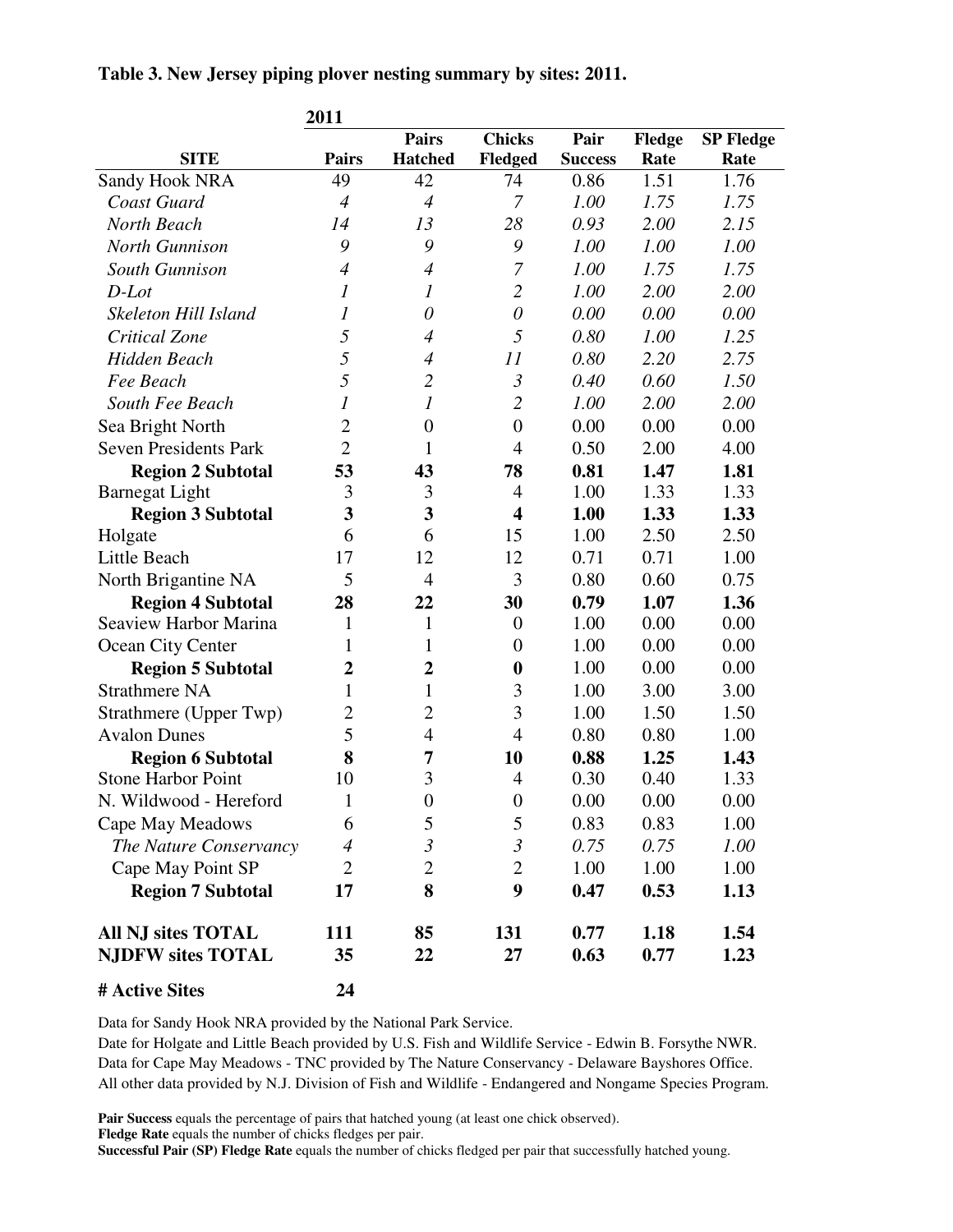

**Figure 1. New Jersey piping plover population and productivity: 1987:2011.**